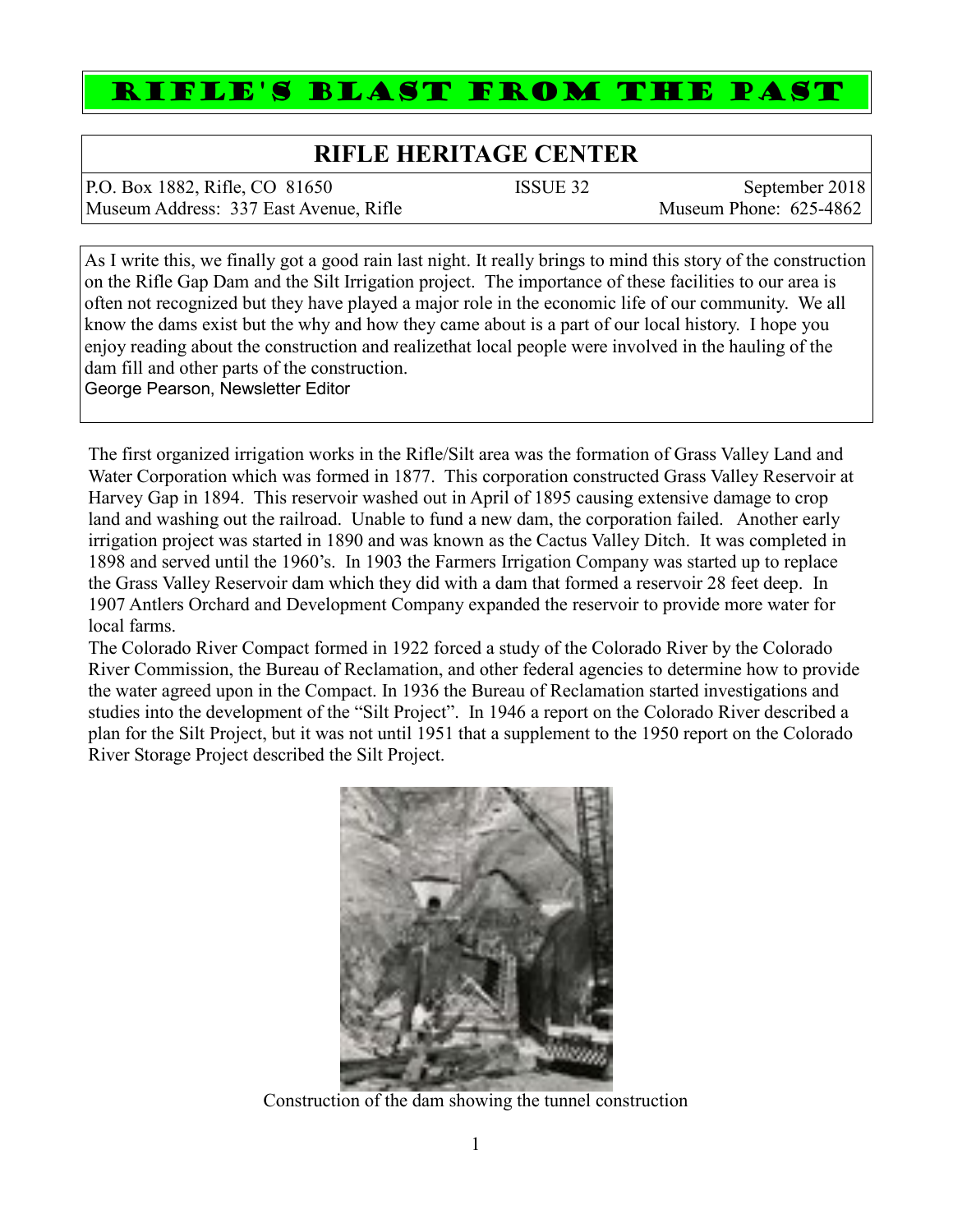This study was presented to Congress in 1950. Congress authorized revised studies in 1951 and 1953. These studies were made but it was not until President Eisenhower sent a letter in March of 1954 to the Secretary of Agriculture and the Secretary of the Interior requesting that the benefits of the Colorado River Storage Project be determined that action was taken up by Congress that brought about a bill that was passed into law in 1956. This is called the Colorado River Storage Project. Dams such as Glen Canyon, Flaming Gorge, Navajo, Marrow Point, Crystal, and Blue Mesa were established by the project along with the locally approved project called the Silt Project.



Colorado River Storage Project Map

The Silt Project considered providing irrigation water for some 7,067 acres of land. In order to do this, the Project proposed the construction of Rifle Gap Dam and Reservoir on Rifle Creek, the Silt Pumping plant on the Colorado River, and the continued use of Harvey Gap Reservoir. The total project would be able to deliver approximately 11,730-acre feet of water per year. The areas served by the project were then known as Harvey Mesa, Dry Elk Valley, and Davie Mesa. The study is 166 pages long and goes into great length to provide the economic value of the water. The study was completed by the USDA office in Salt Lake City and was published in 1961.

The Bureau of Reclamation started the Silt Project in March of 1964 with the appointment of Frank. D. Carlson as the project engineer. Carlson established the first construction office at Anvil Points in house number 17. From there he sent out invitations to bid on the field office and laboratory. Bid was opened on April 28<sup>th</sup> of 1964 and was awarded on May 8, 1964 to Lee Johnson Construction Company. The main office for the Project was moved on May 4, 1964 to 125 West Third Street in Rifle, CO. Two days later bids invitations were put out to construct the Rifle Creek Dam and relocate Highway 13. Lee Johnson Construction Company completed the field office and laboratory on October12, 1964. It was built on the dam site and was a 24 X 60 metal building complete with plumbing, heating, and electrical.

On June 23, 1964 bids were opened for the dam and road construction and on August 1, 1964 a contract was awarded to Northwest Engineering Company who was told to proceed on August 12, 1964. A twenty-five man crew began removing vegetation and other unsuitable materials from the dam embankment area; East Rifle Creek was diverted to into West Rifle Creek and in October the dam embankment was started. Work stopped in November of 1964 due to winter weather.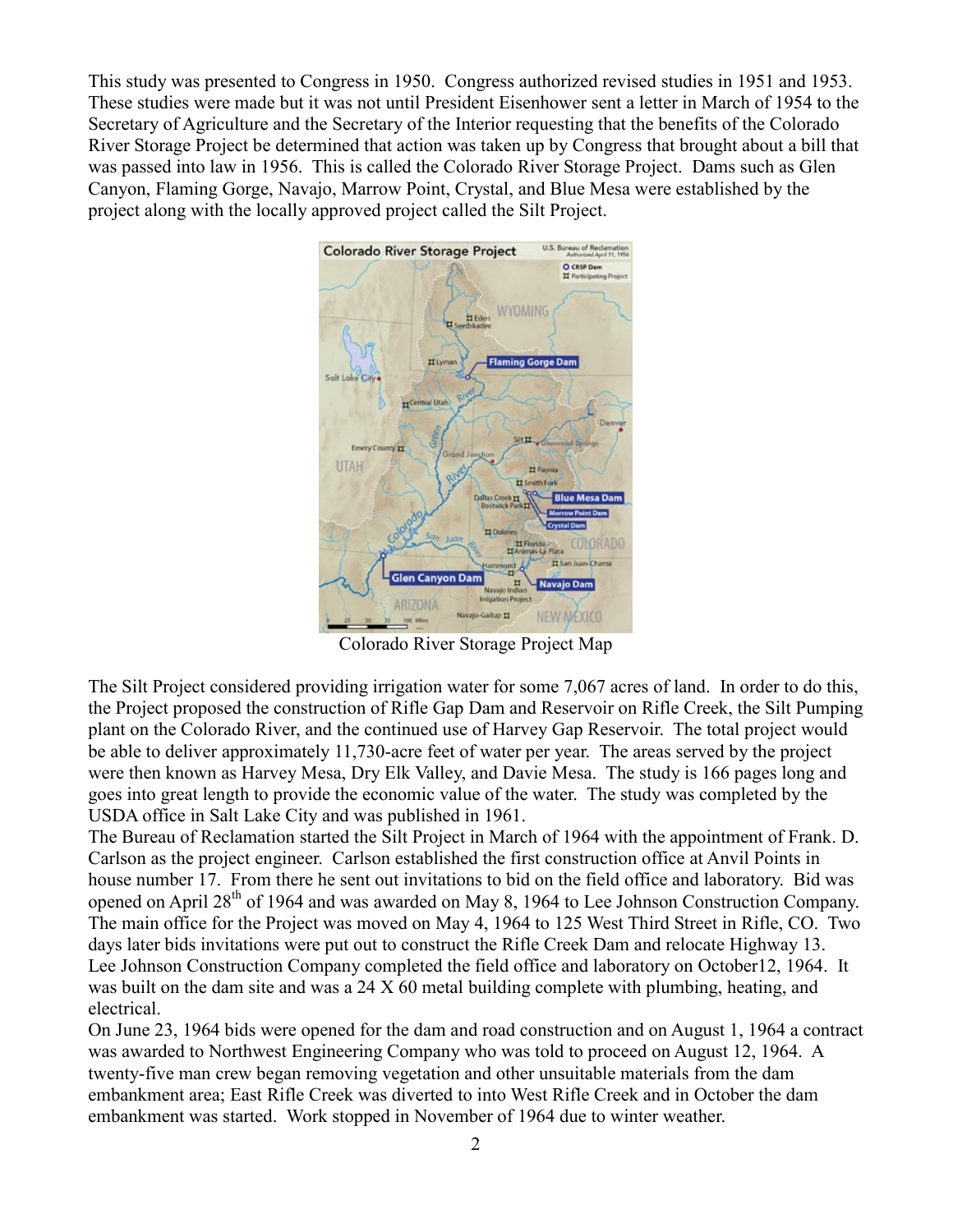In 1965 additional contracts were bid and awarded. Western States Construction Company won the bid in February to construct the Silt Pump Canal. In April Crown Construction Company of Hot Springs, South Dakota was awarded the contract for the reconstruction and rehabilitation of the Davie Ditch. In September Lee Johnson Construction was awarded in the contract for the construction of the Dry Elk Valley Lateral and rehabilitation of the Grass Valley Canal. Work continued on the dam and pumping station and by January of 1966 the first of the concrete for the Rifle Gap Dam Intake Structure was put in place.

The work was not without its problems. In 1966 rock slides closed the highway and an additional 110,000 Cubic yards of dirt and rock had to be removed to repair the highway. Additional contracts were awarded in 1966 in August. The National Park Service awarded GMCO Corporation of Grand Junction Colorado the contract to build the boat ramp. In December Lee Johnson Construction was awarded the contract to construct the gauging stations on Rifle Creek. By June of 1966 the project was at the point that Director of the Upper Colorado Region Reclamation notified the Silt Water Conservation District that water would be available for use for the 1968 irrigation season. The Silt Water Conservation District held a dedication ceremony on September 8, 1967. A barbeque lunch was held and speakers included Senator Gordon Allott, Representative Wayne Aspinall, Governor Edward Johnson, and the President of the Silt Water Conservation District, M. Ryden. The operations of the Project were turned over to the Silt Water Conservation District on January 1, 1968. In June of 1963 prior to the construction of the project, a re-payment agreement between the Conservation District and the Bureau of Reclamation had been established. The Conservation District takes in approximately eighty-seven square miles of land in the Colorado River Valley of western Colorado. There is no industrial or municipal use of the water from the project.

The Rifle Gap Dam is an earth filled dam and is 157 feet tall and 1450 feet long and took 1,768,000 cubic yards of fill to construct. When full the Rifle Gap Reservoir covers 360 acres of the surface area and hold 13,602 acre feet of water. The drainage area behind the Rifle Gap Dam is 136 square miles and takes in the East, West & Middle Fork of Rifle Creek. The dam has two high pressure gates that control the release of the water into the outlet works that include concrete tunnels to release irrigation water into the Davie Ditch. The dam was also constructed with a concrete spill way and chute to release water when the dam is over full.

The Silt Pumping Station has the capacity to pump thirty-six cubic feet per second of water from the Colorado River into the Silt Pump Canal. The Canal is 7.6 miles long and provides irrigation water for the lower portion of the Harvey Mesa.

The field office and lab building were moved from the dam location to Silt, Colorado for use by the Conservation District.

After completion of the dam the National Park Service and the Bureau of Reclamation contacted the State of Colorado Department of Game, Fish and Parks and worked with them to create the Rifle Gap State Park. It was created to provide to provide recreational use of the lake created by the dam in 1967. The park contains 1,341 acres of ground and is operated by the State of Colorado Division of Parks. The historic community of Austin was located from the junction of East and West Rifle Creek. The Austin school house was moved during the construction and was located across Highway 13 from the Rifle Creek Golf Course and became the first location for the Rifle Creek Museum. Once the museum was moved to the old Rifle City Hall, the school house was moved to the Silt Historical Park and is still in use at the park as the main meeting hall.

The dam has withstood two underground atomic bomb blasts in the area, the first at Rulison and the second at Fawn Creek near Rio Blanco Colorado. Fifty-one years later the dams and irrigation projects still provide recreation and irrigation for the Rifle and Silt areas.